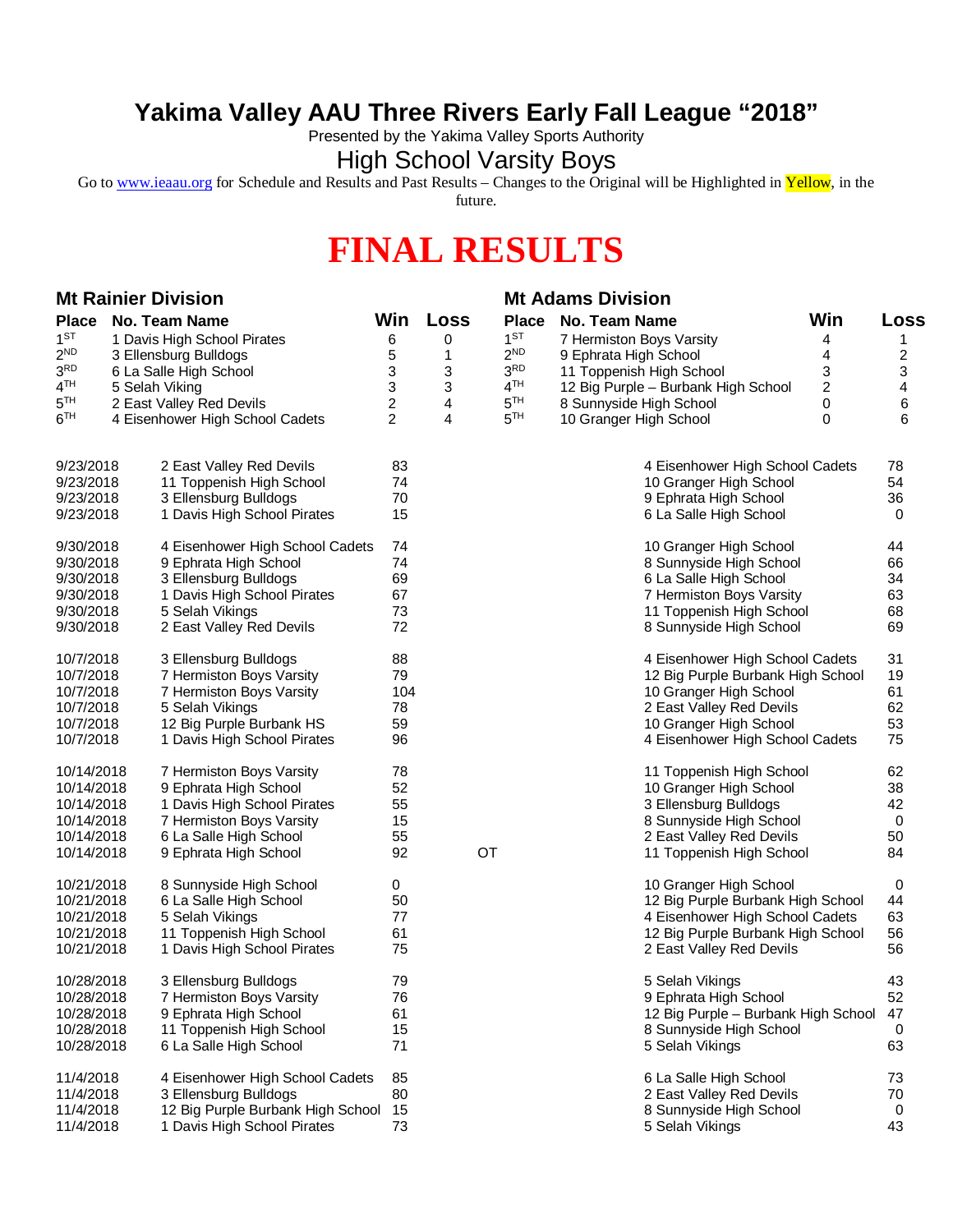**Mt Rainier Division Championship Davis HS Coach: Raul Alvarado Players: Marcus Tafoya, Jesus Delatorre, Marcus Cook, Braxton Brown, Jesus Vasquez, Robert Galindo, Lincoln Holland-Boone, Jose Reyes, Dhantaye Bennett-Joe, Matthew Zecchino Jr., Efrain Mendez**

**2 nd Place Team Ellensburg Bulldogs Coach: Wade Venters Players: Raylen Mayo, Jt Fenz, Davis Grant, Caleb Boast, Steele Venters, Nathan Kasselis-Smith, Davis Spencer, Hunter Gibson, Wyatt Franklin, Riley Holleman-Perez, Tyson Hatfield**

**3 rd Place Team La Salle HS Coach: Mohammad Sadeddin Players: Gunnar Gaethle, Ivan Lugo, Sahil Randhawa, Domenick Sadeddin, Daniel O'Connor, Jesus Acosta, Demetreus Sadeddin, Skylar Broyles, Jaden Santana, James Matheny, Nicholas Gutierrez, Damian Contreras, Earl Lee, Weston Ide**

**4 th Place Team Selah Vikings Coach: Ryan Ibach Players: William Middlebrooks, Calvin Herting, Malachi Kinlow, Matthew Quincy, Sheldon Seekins-Lakey, Alexander Morford, Reid Rasmussen, Dylan Giles, Sebastian Quantrille, Abyll Requena**

**5 th Place Team EV Red Devils Coach: Kelly Thorson Players: Shane Schindler, Michael Ramirez, Jace Durand, Kaleb Thorson, Marckos Carrillo, Jacob Uriostegui**

**6 th Place Team Ike Coach: Christian McDonald Players: Nick Rodriguez, Dylanger Yeager, Josh Korevar-Dorsey, Justice Dean, Isaac McDonald, Abram Fernandez, John Mcdonald, Teodulo Rodriguez, Kevin Madrigal, Dauri Rodriguez, Nicholas Rodriguez**

**Mt Adams Division Championship Team Hermiston Coach: Marc Andreason Players: Cesar Ortiz, Blake Davis, Cole Smith, Sergio Madrigal, Aj Ramos-Barron, Ryne Andreason, Adrian Mendez, Antonio Carrillo, Derek Devin, Ivan Rangel, Miguel Moreno, Jaime Navarrete**

**2 nd Place Team Ephrata HS Coach: Craig Cleveringa Players: Carter Cleveringa, Lakota Lange, Ravinder Mcconnell, Jayce Moore, Kyle Hendrick, Boe Hesse, Trenton Kleyn, Dayne Derr, Trey Mcvay, Gavin Burns, Titan Smith, Jakob Cummings, Tyler Mack**

**3 rd Place Team Toppenish HS Coach: Roman Ramirez Players: Riley Mesplie, Jason Grant, Adam Myers, Mario Larios, Godofredo Robledo, Krystian Zavala, Izaac Aguilar, Michael Benavides, Marcos Martinez**